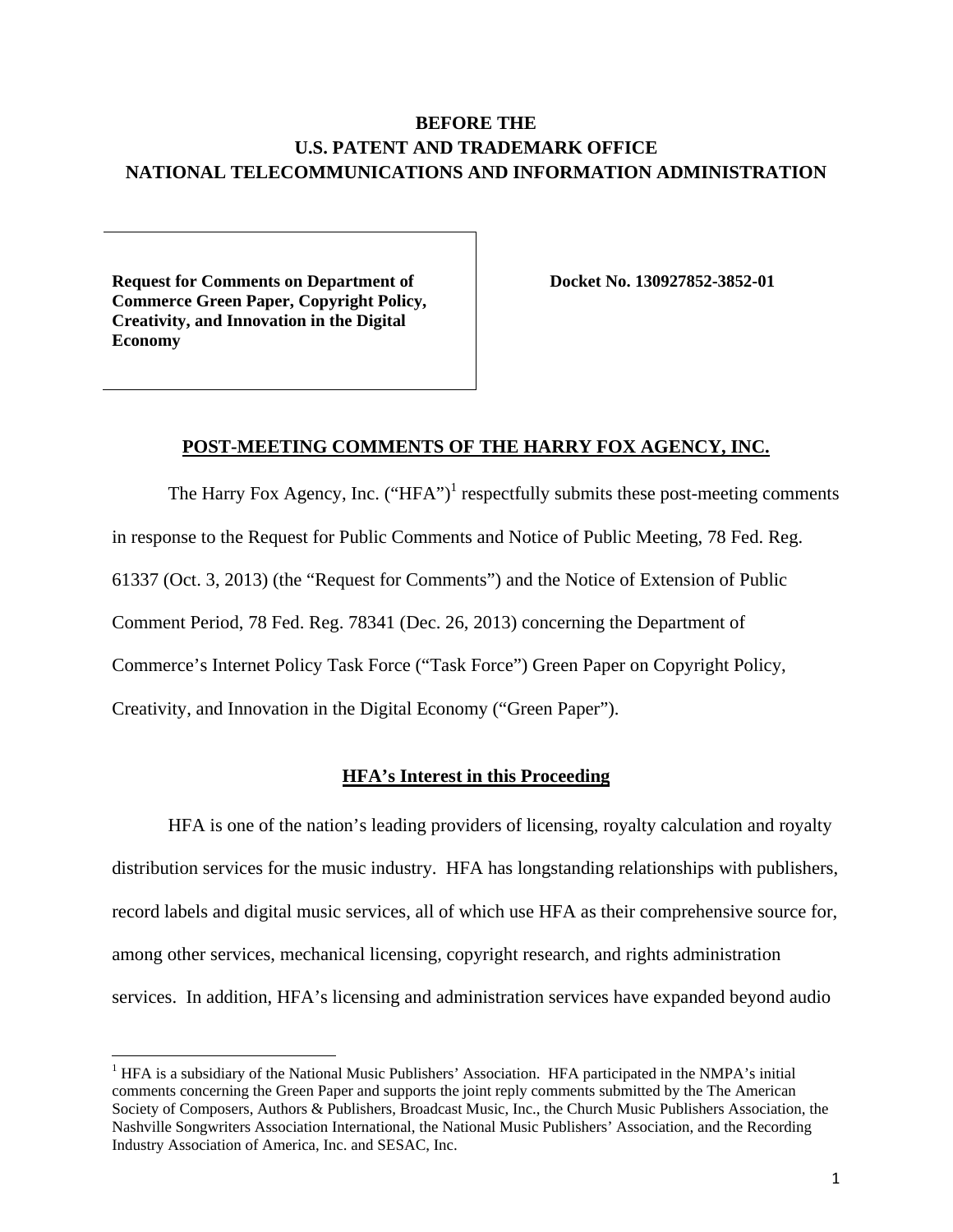only, digital and physical mechanical uses to include the licensing and administration of the digital exploitation of lyrics, tablature, audiovisual uses, ringtones, digital background music services and more.

HFA is well known as an agent for tens of thousands of music publishing clients and selfpublished songwriters. In this role, HFA issues licenses and collects and distributes royalties for the use of copyrighted musical compositions. While HFA continues to manage its 94-year-old business, HFA has developed an additional service business under its Slingshot brand.

 Slingshot is a suite of copyright, licensing, royalty distribution, technology and consulting services offered to users of copyrighted musical compositions and is designed to facilitate the administration of intellectual property rights. Depending upon each customer's needs, HFA's Slingshot services handle a portion or all of the end-to-end licensing process, from preparation of a licensing agreement, data matching and copyright research services through to licensing, royalty reporting and royalty distribution. HFA's Slingshot services also administer direct licensing agreements among publishers and digital music service providers whether or not the publishers are represented by HFA and whether or not the license agreements between the parties are blanket catalog licenses or require issuing track-by-track licenses.

 In support of these Slingshot administration services and our publisher clients, HFA continuously enhances its database. HFA, therefore, is a primary source for real-time sound recording and publishing data. This data, complemented by dynamic business and payment rules, establish the foundation upon which HFA's copyright management services are built.

 HFA provides its publisher clients and Slingshot customers with technology solutions that increase revenue and enhance productivity, including flexible backend financial systems and databases, web-based licensing applications, online payment options, and royalty distribution systems. HFA is a founding member of the Digital Data Exchange ("DDEX"), an international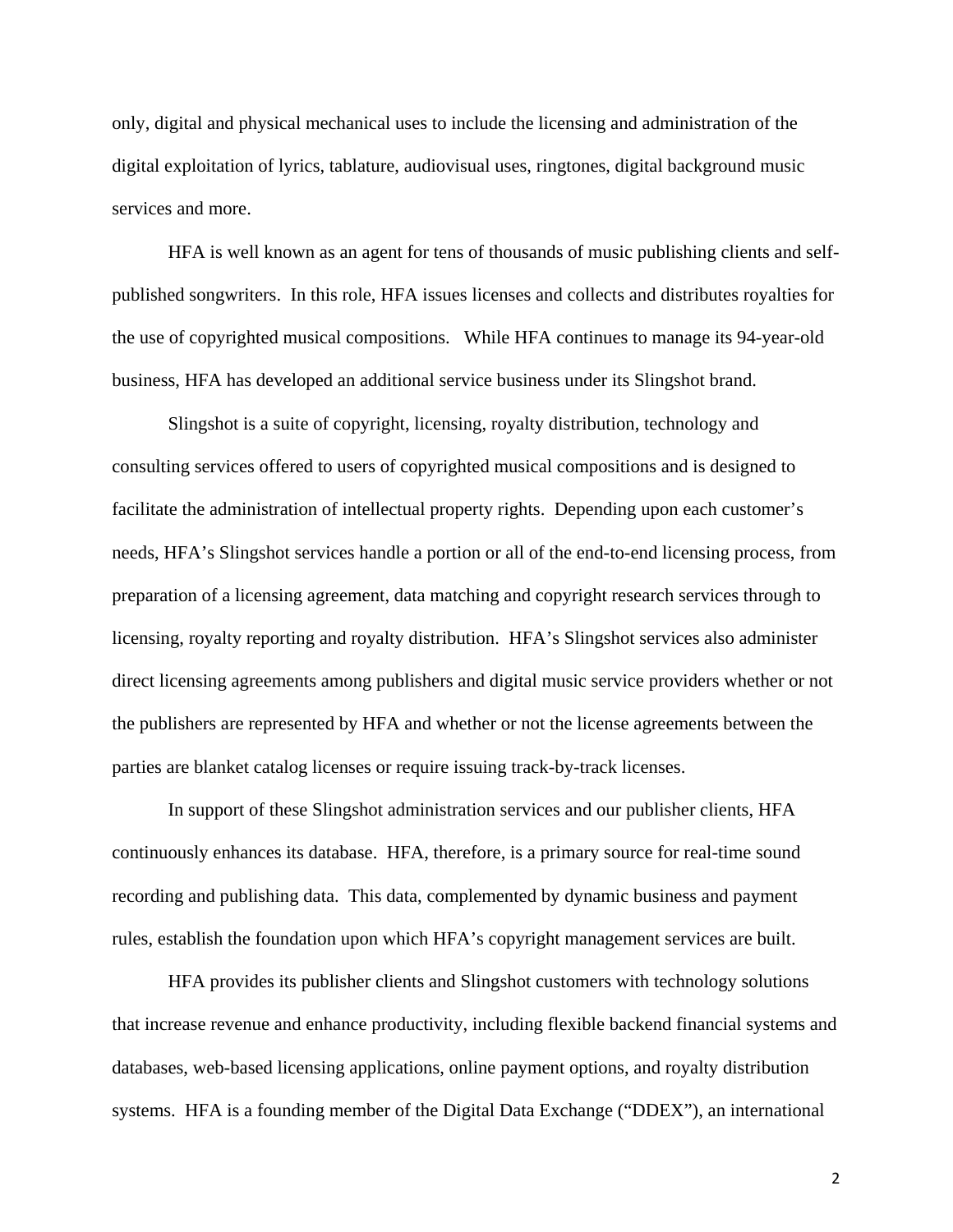organization whose fundamental mission is to develop communication standards to support the distribution of digital content. Additionally, for the past four years, HFA has been recognized by InformationWeek on its Top 500 Relentless Innovators list.

HFA's rights administration solutions have placed it at the fulcrum of the ever-changing music distribution landscape and enabled it to develop productive relationships with innovative music users. As a result, HFA is both very interested in participating in the Task Force's discussion regarding ways to encourage the success of music businesses that operate online and believes it is well situated to contribute to such a discussion. This comment, therefore, is intended to provide a more complete picture to the Task Force of the role licensing plays in the music distribution ecosystem than has been set forth to date.

# **Issues of Concern to HFA and its Clients**

### **Any Fix to Music Licensing Must Ensure Proper Payment to Rightsholders**

# **A. Licensing is Part of a Process to Track Usage and Ensure Payment, Not an End in and of Itself**

The Green Paper and commentators thereto, focus on the issue of "fixing licensing"<sup>2</sup> as

the solution that will pave the way for a robust and successful digital music marketplace. The

http://www.uspto.gov/news/publications/copyrightgreenpaper.pdf (hereinafter "Green Paper"); Alan Barnes & Lee Knife, *Comments of Digital Media Association in response to USPTO & NTIA, Request for Comment on Green Paper, Copyright Policy, Creativity, and Innovation in the Digital Economy*, 4-6, submitted Nov. 13, 2013, *available at* http://www.uspto.gov/ip/global/copyrights/comments/Digital\_Media\_Association\_Comments.pdf (hereinafter "Comments of Digital Media Association") (discussing streamlining the Section 115 license for the benefits of innovation in the industry); Casey Rae*, Comments of Future of Music Coalition in response to USPTO & NTIA, Request for Comment on Green Paper, Copyright Policy, Creativity, and Innovation in the Digital Economy*, submitted Nov. 13, 2013,

http://www.uspto.gov/ip/global/copyrights/comments/Future\_of\_Music\_Coalition\_Comments.pdf (addressing current frictions in music licensing and providing possible approaches to dealing with these issues); Mark Cooper, *Comments of the Consumer Federation of America in response to USPTO & NTIA, Request for Comment on Green Paper, Copyright Policy, Creativity, and Innovation in the Digital Economy*, 94, submitted Nov. 13, 2013, *available at* http://www.uspto.gov/ip/global/copyrights/comments/Consumer\_Federation\_of\_America\_Comments.pdf (stating that policy makers should strive to reform mass market licensing in a way that supports the digital market).

<sup>2</sup> *See, e.g.*, *See* U.S. Department of Commerce, Internet Policy Task Force, *Copyright Policy, Creativity, and Innovation in the Digital Economy* (Green paper, July 2013), 77-99, *available at*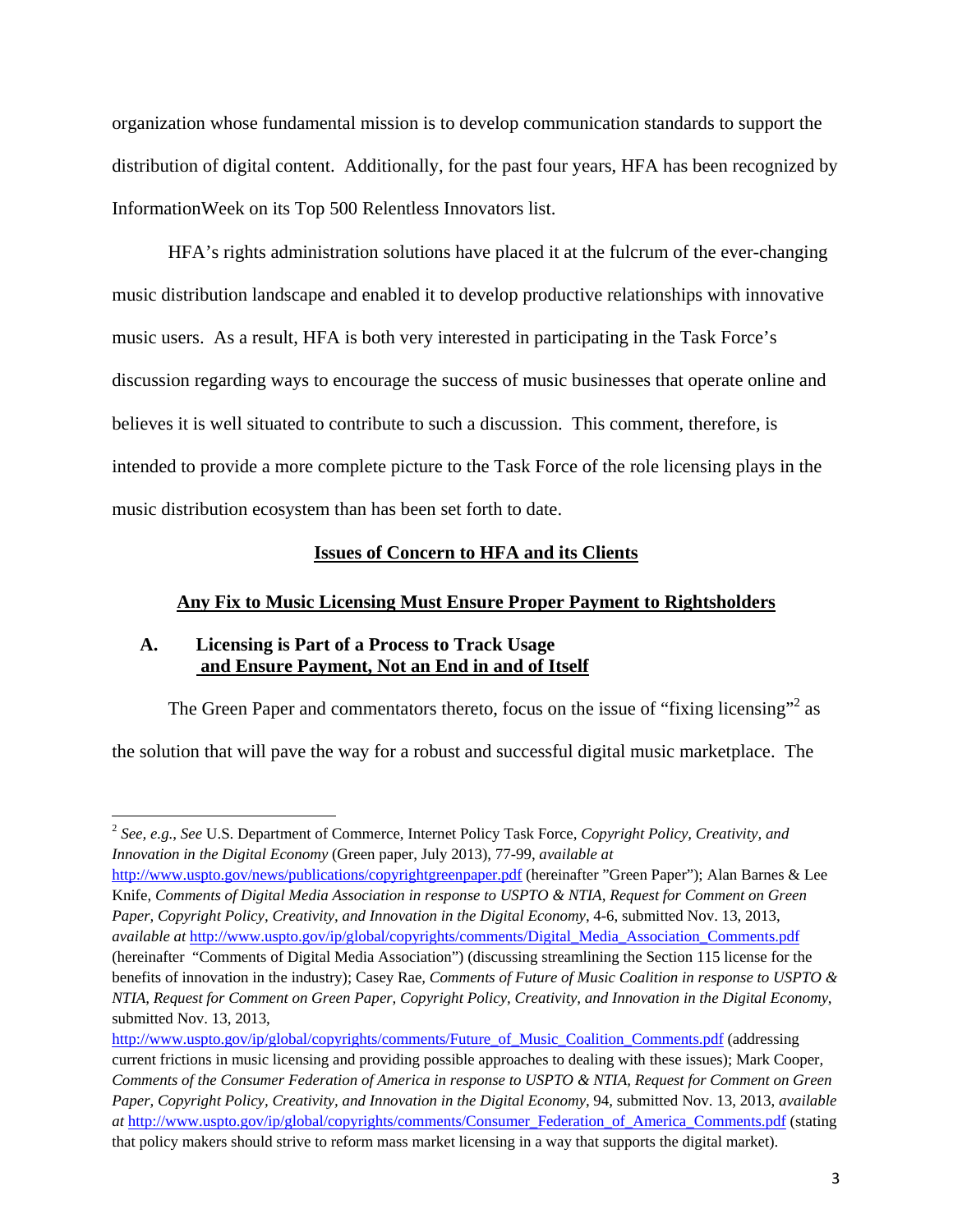focus on licensing is understandable from the perspective of music users. Digital music services want protection from liability for distributing as broad a catalog of music as possible.<sup>3</sup> A license provides such protection. Indeed, significant challenges exist when digital music services seek such protection for large catalogs or recordings that include not only commercial releases by major and independent labels, but also the ever growing supply of releases by self-managed artists and amateurs. Commentators and participants in the Roundtable discussions, however, placed limited emphasis in their statements on the fact that licensing is just the first step in a process intended to result in accurate payment by users to songwriters and music publishers for each and every use of their songs. To the extent the Task Force were to recommend any legislative action intended to address instances where marketplace solutions are constrained by law, it must ensure that the incentives to track the usage of music, find the owners of that music, and accurately pay the owners of that music are not removed or diminished.

The obstacles encountered by digital music services in obtaining liability protection are described generally as resulting from the fact that (i) mechanical licenses (*i.e.* licenses for the use of a musical composition to make and distribute a recording) have traditionally been granted on a work-specific, track-by-track basis and not via a blanket license, (ii) a single musical composition often has multiple owners, (iii) collective licensing organizations do not have the authority to license multiple rights on behalf of their affiliates, and (iv) "the lack of publicly available, accurate, reliable and comprehensive music publisher ownership data."<sup>4</sup> In light of these complaints, digital music services seek a one-stop shop (or a handful of large shops) where they can obtain guaranteed, universal, up-to-date information regarding every song currently

<sup>3</sup> *See, e.g.*, *Comments of Digital Media Association* at 2-8 (stating DiMA's main focus for the past decade has been to streamline the music licensing process to make more content legally available online).

 $^{4}$  *Id.*at 4–5.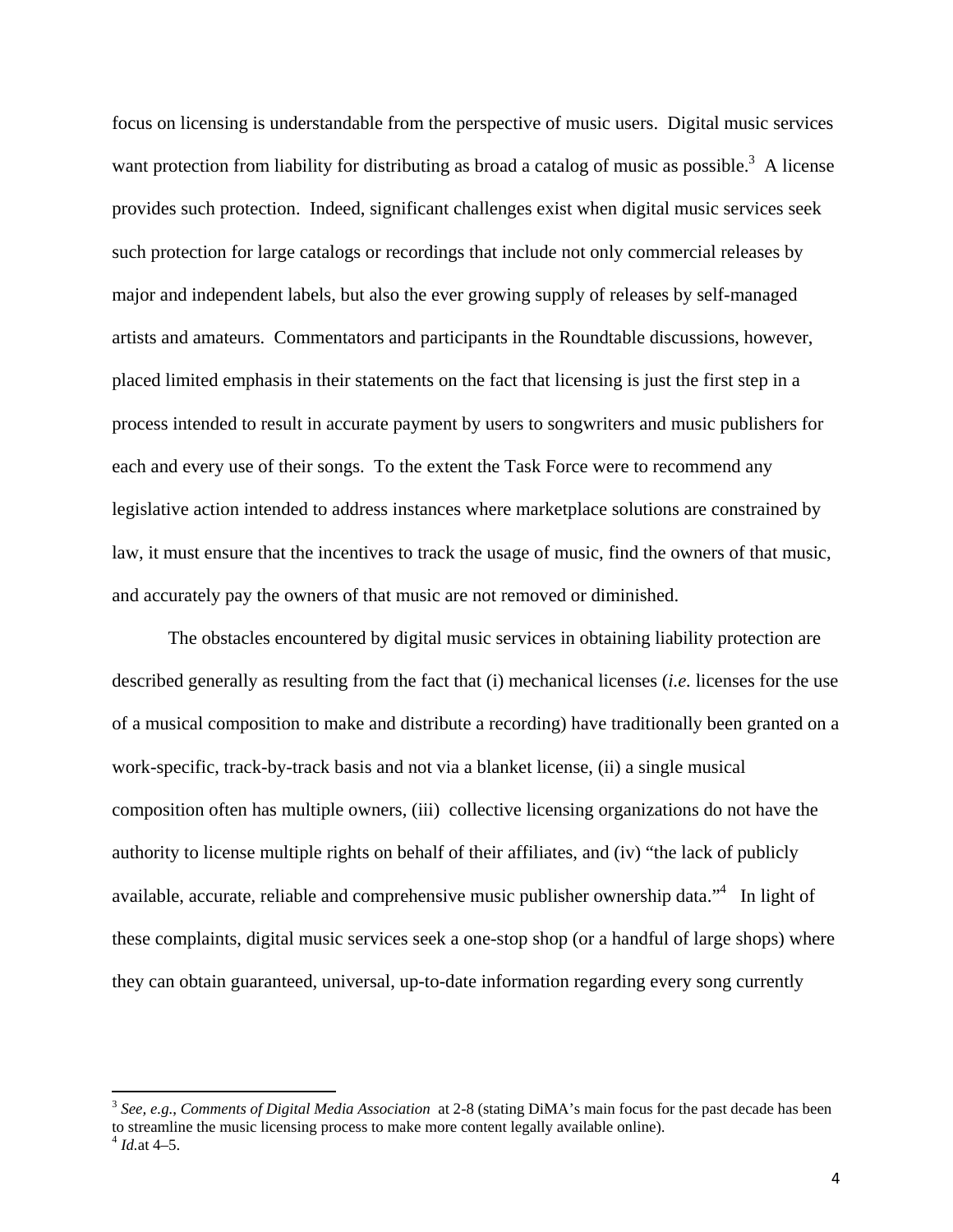within copyright protection and license efficiently every such song.<sup>5</sup> This focus on licensing efficiency with the goal of providing consumers legal ways of accessing music online is laudable, but is only part of the story.

Traditionally, mechanical licenses have been issued on a track-by-track basis for a simple reason: to link a specific sound recording to a composition so that each and every distribution of the recording results in a payment for the use of the song. Performing rights organizations, on the other hand, have traditionally relied principally upon survey-based reporting and payment, but are increasingly using census-based approaches to distribute royalties received for online uses of music.<sup>6</sup> In the digital age, music publishers justifiably expect that each distribution of a recording will be tracked and that they will be paid properly. Fortunately, ever evolving technology and a focus on improving the quality and exchange of music data has enabled the detailed tracking of digital uses of music, the accuracy of which improves on a daily basis.

Licensing digital music services, therefore, is just the first step in a process characterized by massive exchanges and matching of data with the goal of quantifying music usage, identifying ownership and executing payment instructions. Set forth below is a general description of that process.

# **B. The Licensing and Royalty Payment Process Requires Partners to Exchange and Update Data on a Continuous Basis**

The Task Force must have a complete understanding of the process that currently results in the licensing of digital music services and payment to songwriters, music publishers and other royalty participants in order to make informed recommendations. It can be summarized at a very general level in five steps:

<sup>5</sup> *Id.* at 4–6 (discussing the need for a central hub of licensing information and a streamlined licensing system in order to make a larger number of musical works available to the public.)

<sup>6</sup> *See* ASCAP Payment System, Keeping Track of Performances, ASCAP.com, *available at*  http://www.ascap.com/members/payment/keepingtrack.aspx.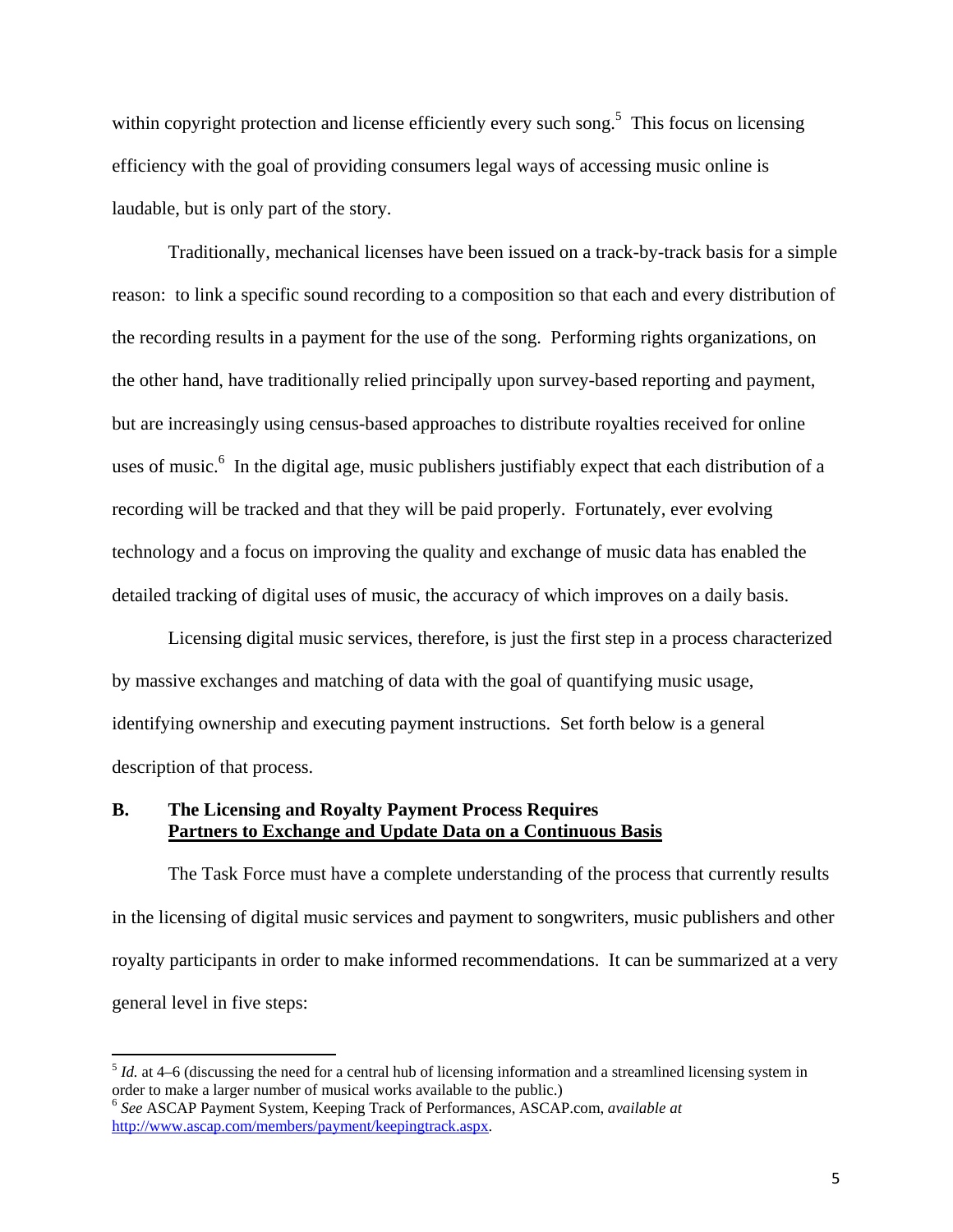#### **1. Musical compositions catalog registration and management**

The initial step in the process is for an administrator, such as HFA or a music publisher itself, of any existing or new database of songs to ingest and manage, on a daily basis, song catalog additions, including ownership claims and disputes, business rules for usage and rules regarding payment, such as letters of direction, information about estates and heirs, and, of course, government levies and garnishments.

# **2. Licensing or Matching**

Next, the digital music service and the owner or administrator of musical compositions exchange millions of lines of data regarding the sound recordings in the digital music service's repertoire and the compositions in order to generate matches linking the sound recording to the musical composition. Once a match is established, a license is issued.

### **3. Updating licensing or matching results**

Following the original match, the data exchange is repeated regularly so that the daily updates to the database of musical compositions are reflected in the existing licenses or matching results, and so additional licenses or matches can be generated.

# **4. Usage and Royalty Calculation**

Once the digital music service or its administrator has received and ingested the license or matching results, those results are linked to its usage tracking system. The digital music service or its administrator then calculates the royalties due for the period and allocates royalties to particular compositions based on the usage and license or matching information.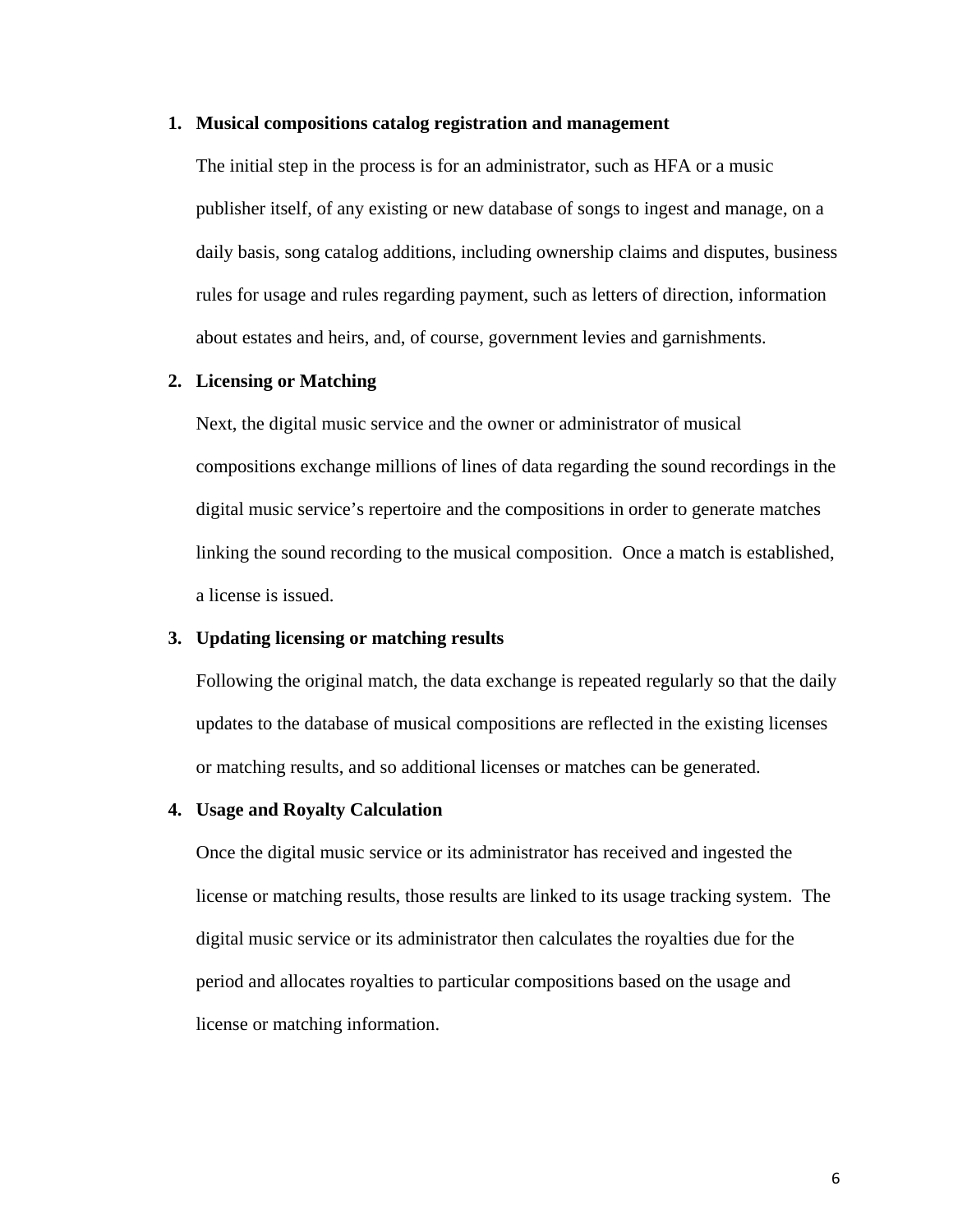### **5. Royalty Reporting and Distribution**

After the royalties are calculated and allocated to particular songs, the digital music service or its administrator (a) determines whom to pay with respect to each song, (b) generates the related royalty statements, (c) transmits those statements to the owners or administrators of the relevant songs, and (d) pays the appropriate party, which may not be the owner or administrator depending on instruction, on the terms of the license or match information currently in its or its administrator's system.

As is clear, each step in the process described above requires establishing a relationship, obtaining, formatting and exchanging sound recording, publishing and usage data, generating a match, updating that data on a regular basis and then repeating the process in order to calculate and pay royalties accurately at any given moment in time. Even the song database, which is often portrayed as a large, but relatively simple list, is an ever changing collection of information that requires constant data exchanges with copyright owners and others with claims to royalty payments. What is also clear is that whether the matching process takes place at the beginning of the process as part of track-by-track licensing or later in the process after some sort of blanket liability coverage has been granted, the matching process is necessary to executing accurate royalty payments. Moreover, the matching process will only be successful if all parties involved in providing and exchanging data have incentives to do so in a timely and accurate manner. Otherwise, out of date or incorrect data (whether sound recording, publishing or usage data), information exchange problems, or incorrect calculations will result in songwriters and music publishers not being paid properly.

 Lastly, the type and scope of recordings in a digital music service's repertoire can meaningfully affect the success of the data collection, exchanges and matching involved in the licensing and payment process. Before any sound policy decisions could be considered, the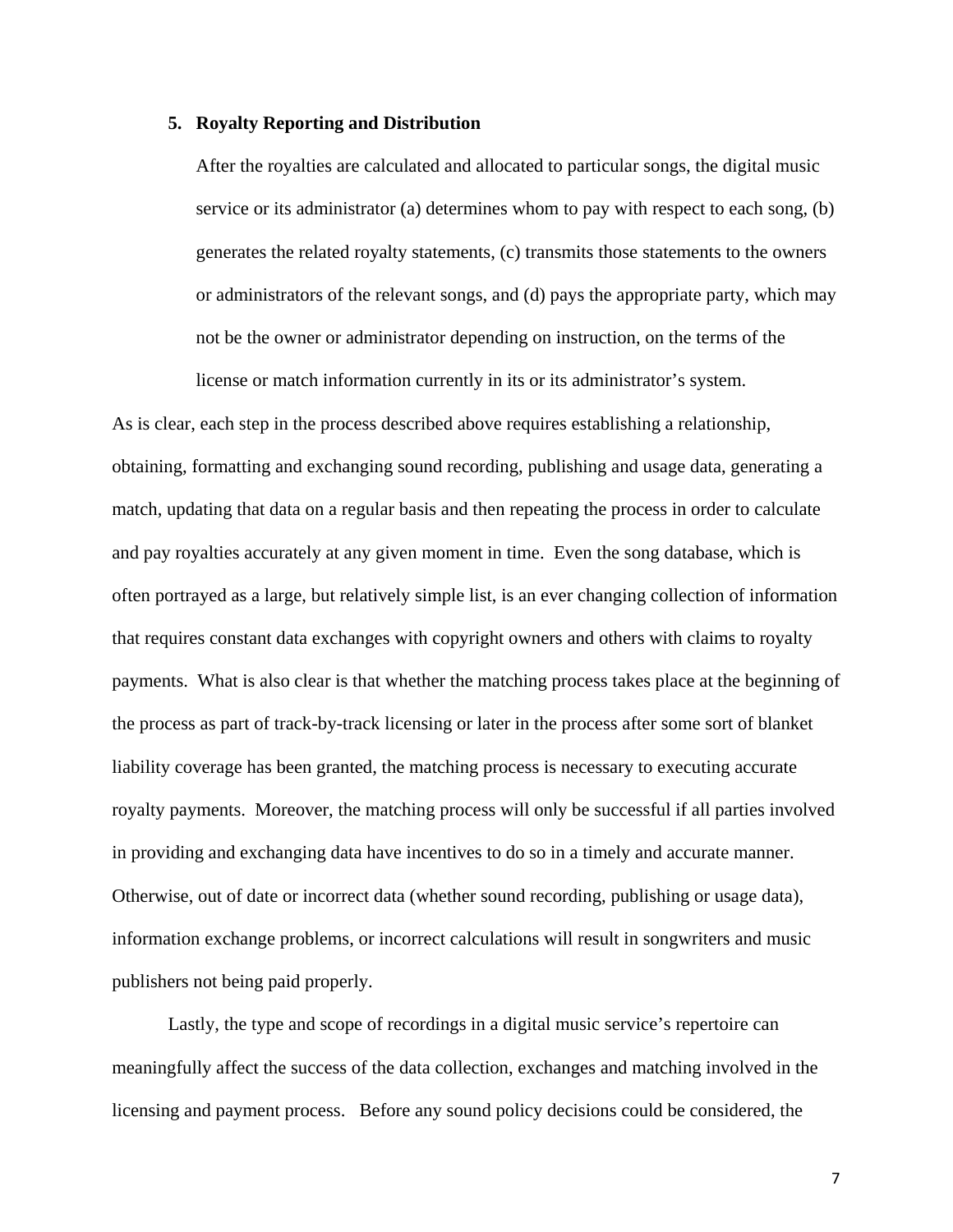Task Force would have to know the relative usage and royalties generated by commercial releases by major and independent labels as compared to the ever growing supply of releases by self-managed artists and amateurs, which are widely available on digital music services. Rights management expertise present within large record companies and music publishers may simply not exist in the amateur market. For example, if 90% of usage and royalties are associated with one to two-million tracks out of the 30 million or more tracks offered by many digital music services, and those tracks are well managed within the existing data and collection and exchanges protocols associated with the licensing and payment process, then the scope of the problem identified in the Green Paper would be vastly different than the one posited by many commentators. Failure to understand the proper scope of the problem could affect the success of any solutions. DiMA appears to be best situated to supply such information.

# **C. The Market Solution is the Best Solution**

 The Green Paper recognizes the great progress made by the creative industries, with their online distribution partners, in fulfilling consumers' expectations that creative works be widely available online.<sup>7</sup> The growth in online services providing widespread, legal access to music, in HFA's opinion, is the result of market driven solutions taking hold as the online music marketplace matures. Moreover, as the market continues to spur the development of new music distribution models, it will incentivize the development of solutions to the complexity of providing liability coverage to digital music services and accurate payment to songwriters, music publishers and other royalty participants.

Several commentators have noted the development and growing implementation of DDEX standards for the exchange of music related data. DDEX was created as a result of market demand for a standardized data solution. We expect DDEX's work to continue. In

<sup>7</sup> *Green Paper* at 77-80.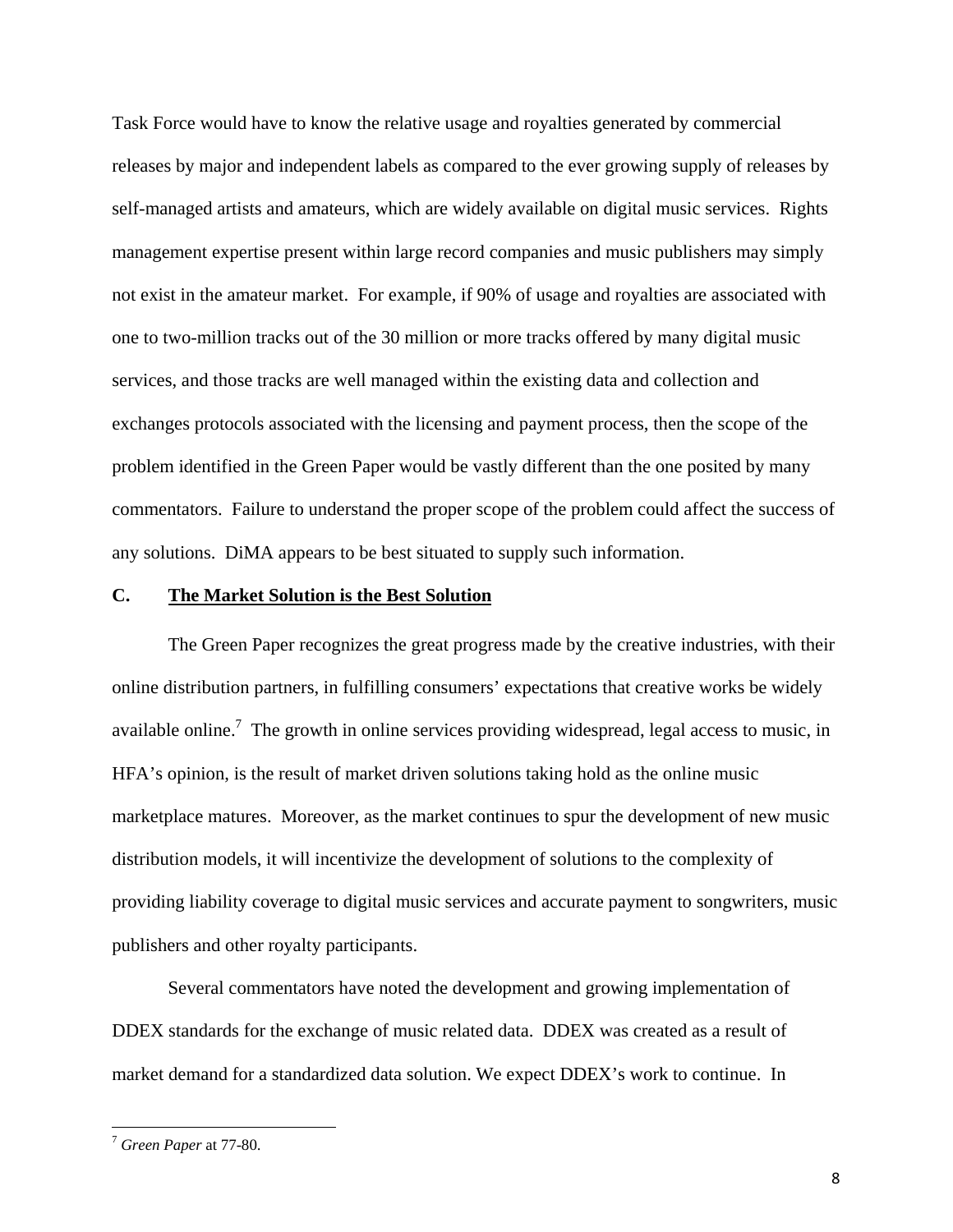addition, Google, Inc. provides one of the most significant examples of such a solution in its comments to the Green Paper. As Google puts it "Content ID has been a win-win-win solution for YouTube, copyright owners, and YouTube users. The system has created a new source of revenue for copyright owners, as well as for YouTube."<sup>8</sup> In other words, YouTube had an incentive to make a substantial investment in Content ID because it saw a new source of revenue and understood its users would have a better experience because they would not have to seek out licenses on their own.<sup>9</sup> Publishers partnered with and licensed YouTube in order to access the new source of revenue offered by its distribution platform. Although the Content ID system may not be perfect, all involved are working diligently to make sure that revenue flows to the owners and creators of works included in videos uploaded to YouTube.

#### **Conclusion**

 Barriers that inhibit the successful launch and operation of digital music services should be removed in order to provide consumers with access to the best, most creative music our songwriters and artists can provide. The development of new music distribution models and their concomitant revenue opportunities will incentivize the development of solutions to the problems of providing liability coverage to digital music services and accurate payment to songwriters, music publishers and other royalty participants. These solutions may or may not involve blanket licensing, but they will always require that users and creators of music partner to provide robust data collection, data exchange, matching and, ultimately, accurate royalty payment. As a result, any proposals intended to address instances where marketplace solutions are constrained by law must ensure that the incentives to track the usage of music, find the

<sup>8</sup> Pablo Chavez, *Comments of Google in response to USPTO & NTIA, Request for Comment on Green Paper, Copyright Policy, Creativity, and Innovation in the Digital Economy*, submitted Nov. 13, 2013, 3-4, http://www.uspto.gov/ip/global/copyrights/comments/Google\_Comments.pdf. 9 *Id.*